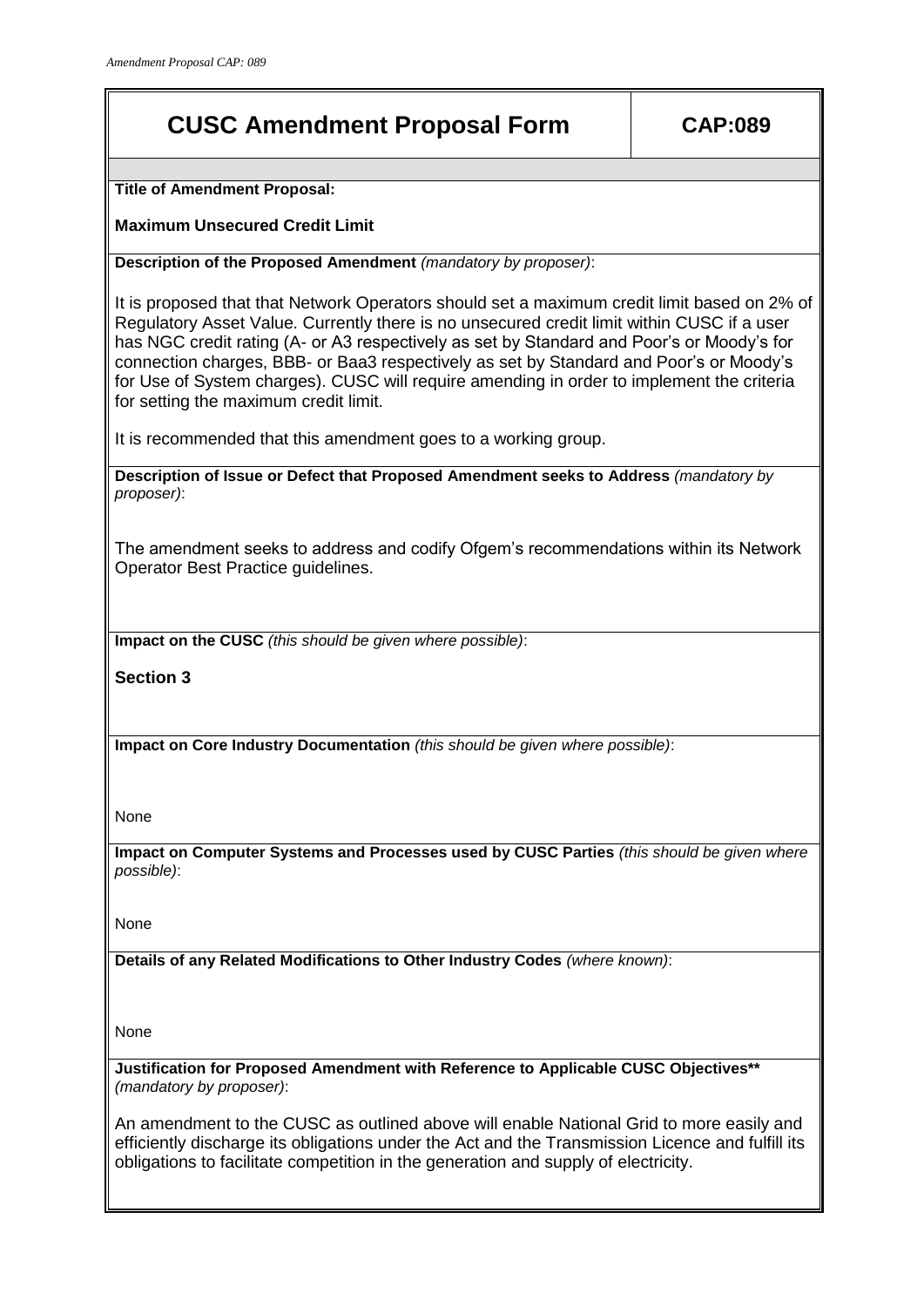*Amendment Proposal CAP: 089*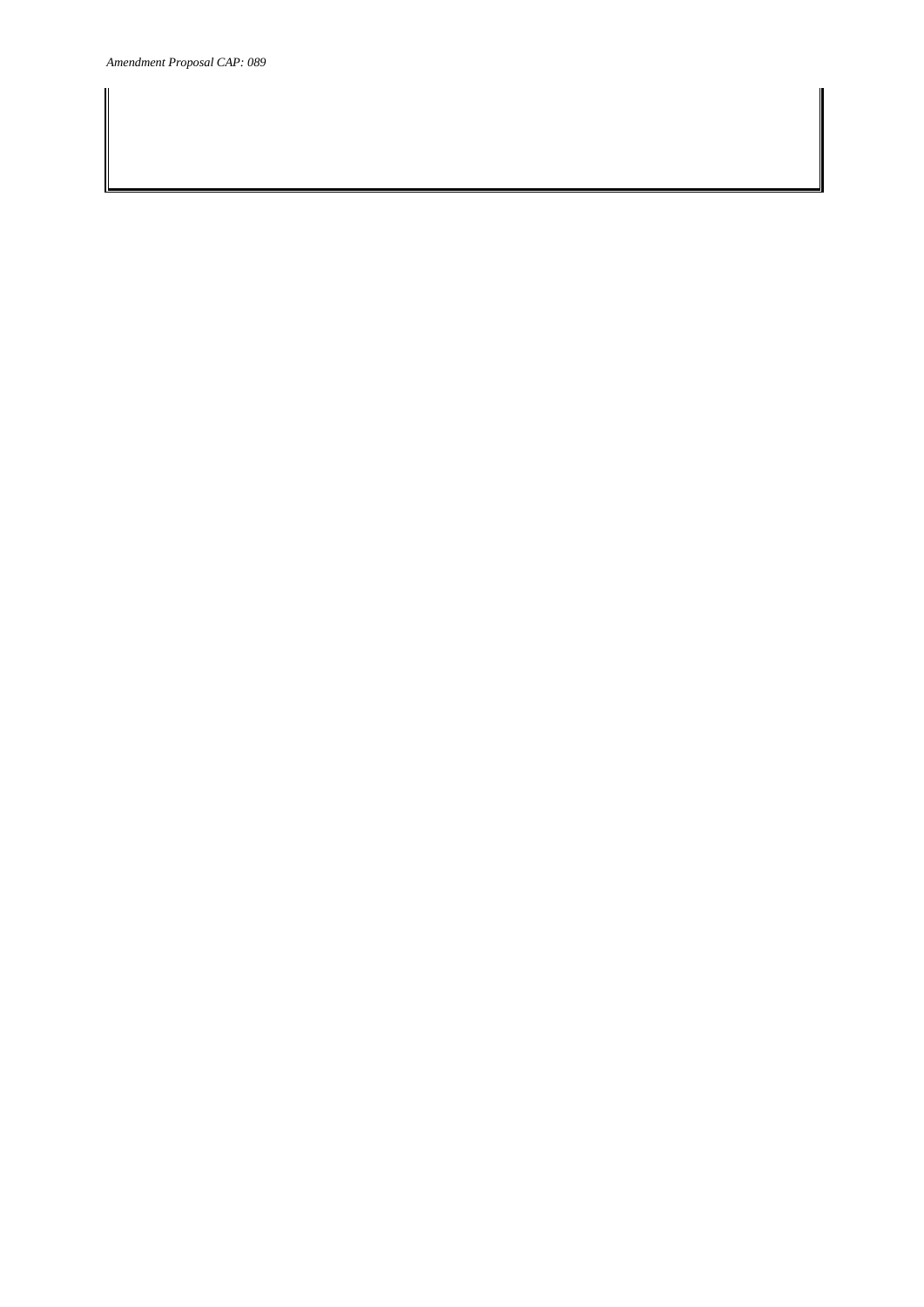| <b>Details of Proposer:</b><br>Organisation's Name:                                                              | <b>National Grid Transco</b>                                                 |
|------------------------------------------------------------------------------------------------------------------|------------------------------------------------------------------------------|
| <b>Capacity in which the Amendment is</b><br>being proposed:<br>(i.e. CUSC Party, BSC Party or<br>"energywatch") | <b>CUSC Party</b>                                                            |
| <b>Details of Proposer's Representative:</b><br>Name:<br>Organisation:<br>Telephone Number:<br>Email Address:    | Paul Murphy<br><b>NGT</b><br>019260656330<br>paul.murphy@ngtuk.com           |
| <b>Details of Representative's Alternate:</b><br>Name:<br>Organisation:<br>Telephone Number:<br>Email Address:   | <b>Toby Thornton</b><br><b>NGT</b><br>01926656384<br>toby.thornton@ngtuk.com |
| <b>Attachments (Yes/No):</b><br>If Yes, Title and No. of pages of each Attachment:                               |                                                                              |

## **Notes:**

- 1. Those wishing to propose an Amendment to the CUSC should do so by filling in this "Amendment Proposal Form" that is based on the provisions contained in Section 8.15 of the CUSC. The form seeks to ascertain details about the Amendment Proposal so that the Amendments Panel can determine more clearly whether the proposal should be considered by a Working Group or go straight to wider National Grid Consultation.
- 2. The Panel Secretary will check that the form has been completed, in accordance with the requirements of the CUSC, prior to submitting it to the Panel. If the Panel Secretary accepts the Amendment Proposal form as complete, then he will write back to the Proposer informing him of the reference number for the Amendment Proposal and the date on which the Proposal will be considered by the Panel. If, in the opinion of the Panel Secretary, the form fails to provide the information required in the CUSC, then he may reject the Proposal. The Panel Secretary will inform the Proposer of the rejection and report the matter to the Panel at their next meeting. The Panel can reverse the Panel Secretary's decision and if this happens the Panel Secretary will inform the Proposer.

The completed form should be returned to:

Richard Dunn Panel Secretary Commercial Frameworks National Grid Company plc NGT House Warwick Technology Park Gallows Hill Warwick, CV34 6DA Or via e-mail to: [CUSC.Team@uk.ngrid.com](mailto:CUSC.Team@uk.ngrid.com)

(Participants submitting this form by email will need to send a statement to the effect that the proposer acknowledges that on acceptance of the proposal for consideration by the Amendments Panel, a proposer which is not a CUSC Party shall grant a licence in accordance with Paragraph 8.15.7 of the CUSC. A Proposer that is a CUSC Party shall be deemed to have granted this Licence).